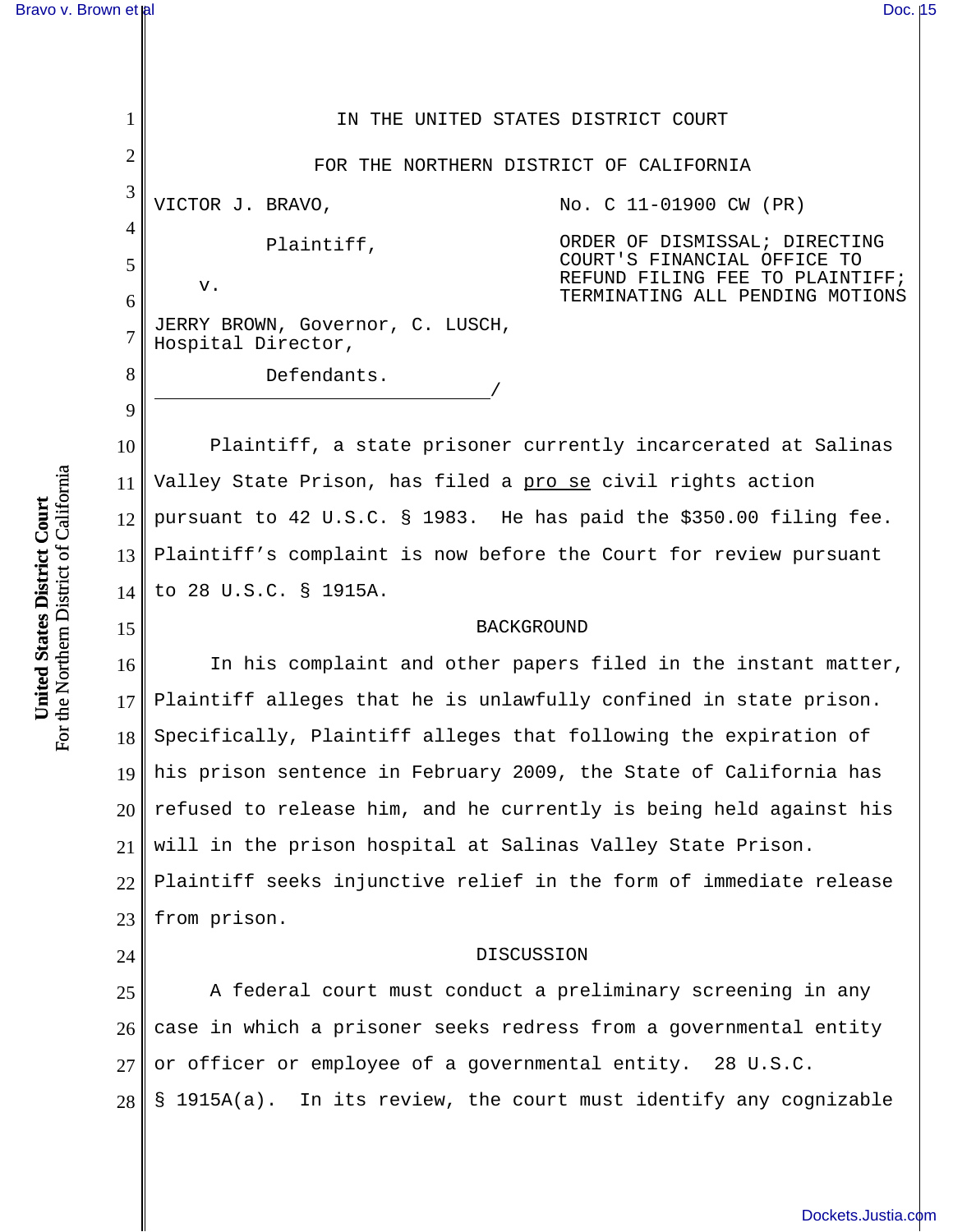1 2 3 4 5 6 claims and dismiss any claims that are frivolous, malicious, fail to state a claim upon which relief may be granted or seek monetary relief from a defendant who is immune from such relief. Id. § 1915A(b)(1), (2). Pro se pleadings must be liberally construed. Balistreri v. Pacifica Police Dep't, 901 F.2d 696, 699 (9th Cir. 1988).

7 8 9 10 11 12 To state a claim under 42 U.S.C. § 1983, a plaintiff must allege two essential elements: (1) that a right secured by the Constitution or laws of the United States was violated, and (2) that the alleged violation was committed by a person acting under the color of state law. West v. Atkins, 487 U.S. 42, 48 (1988).

13 14 15 16 17 18 19 20 21 22 23 24 25 26 27 28 Plaintiff's allegations do not state a claim for relief under § 1983. Specifically, Plaintiff's request that the Court compel state officials to release him from prison is not cognizable in a civil rights action because the request is premised upon a challenge to the fact or duration of Plaintiff's confinement. "'Federal law opens two main avenues to relief on complaints related to imprisonment: a petition for habeas corpus, 28 U.S.C. § 2254, and a complaint under the Civil Rights Act of 1871, Rev. Stat. § 1979, as amended, 42 U.S.C. § 1983. Challenges to the lawfulness of confinement or to particulars affecting its duration are the province of habeas corpus.'" Hill v. McDonough, 547 U.S. 573, 579 (2006) (quoting Muhammad v. Close, 540 U.S. 749, 750 (2004)). Thus, to the extent a prisoner maintains he is entitled to "immediate or speedier release" from confinement, such a claim may be asserted only in a petition for a writ of habeas corpus. See Skinner v. Switzer, 131 S. Ct. 1289, 1293 (2011)(internal

2